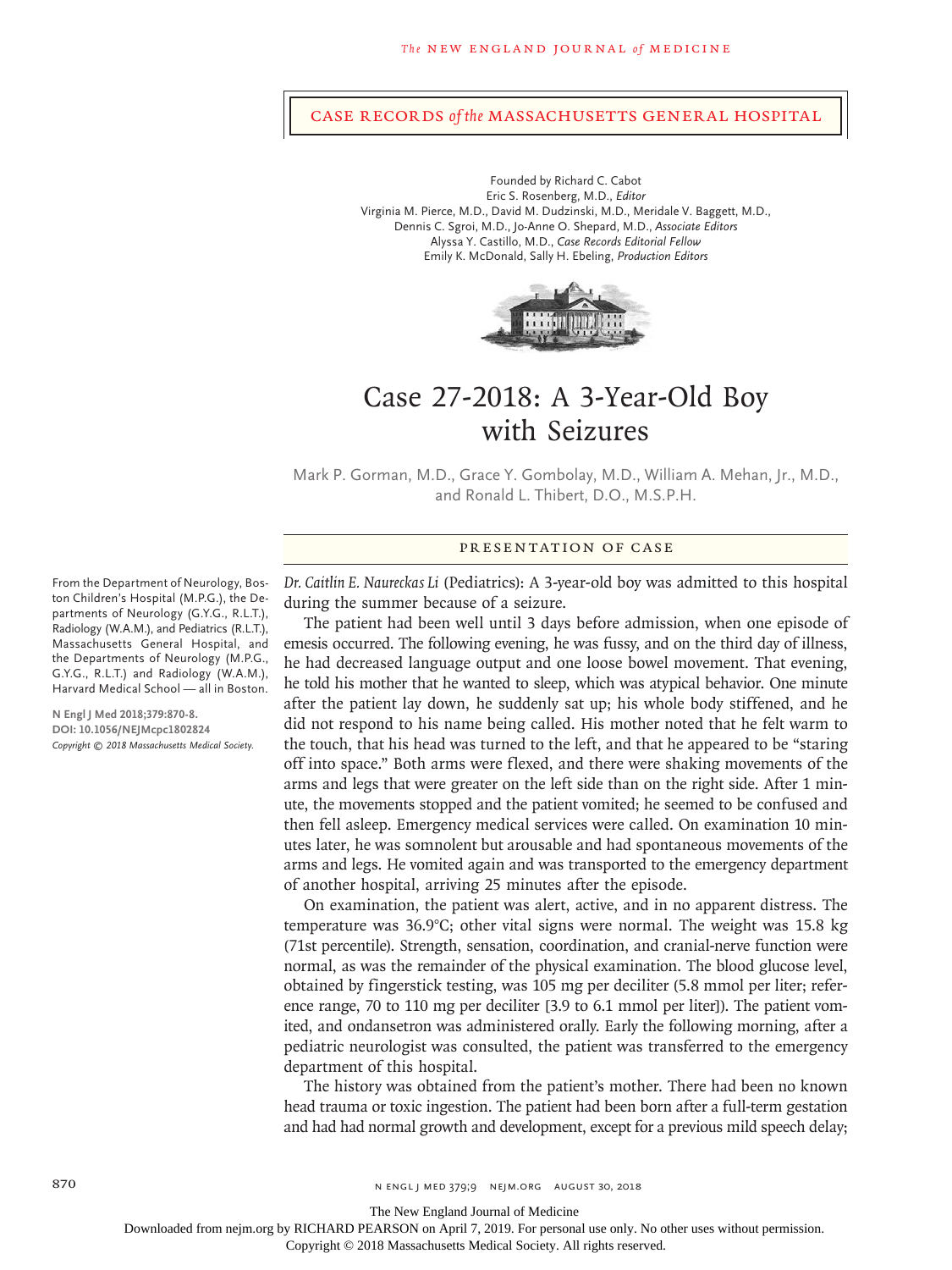| Table 1. Laboratory Data.                           |                                                     |                                                                         |                                           |                                                                    |
|-----------------------------------------------------|-----------------------------------------------------|-------------------------------------------------------------------------|-------------------------------------------|--------------------------------------------------------------------|
| Variable                                            | Reference Range,<br>Age-Adjusted,<br>This Hospital* | <b>First Presentation,</b><br>Emergency<br>Department,<br>This Hospital | Reference Range,<br><b>Other Hospital</b> | 8 Days Later,<br>Emergency<br>Department,<br><b>Other Hospital</b> |
| Hemoglobin (g/dl)                                   | $11.5 - 13.5$                                       | 11.9                                                                    | $10.5 - 13.5$                             | 10.8                                                               |
| Hematocrit (%)                                      | $34 - 40$                                           | 33.5                                                                    | $33.0 - 40.0$                             | 31.2                                                               |
| White-cell count (per $mm3$ )                       | 6000-17,000                                         | 15,030                                                                  | 4500-11,000                               | 7460                                                               |
| Differential count (%)                              |                                                     |                                                                         |                                           |                                                                    |
| Neutrophils                                         | $25 - 50$                                           | 59.1                                                                    | $54.0 - 62.0$                             | 66.7                                                               |
| Immature granulocytes                               | $0.0 - 0.8$                                         | 0.3                                                                     | $0.0 - 1.0$                               | 0.4                                                                |
| Lymphocytes                                         | $50 - 56$                                           | 34.4                                                                    | $27.0 - 60.0$                             | 26.9                                                               |
| Monocytes                                           | $4 - 11$                                            | 5.3                                                                     | $4.7 - 12.0$                              | 5.4                                                                |
| Eosinophils                                         | $0 - 8$                                             | 0.4                                                                     | $0.0 - 3.0$                               | 0.1                                                                |
| Basophils                                           | $0 - 3$                                             | 0.5                                                                     | $0.0 - 1.0$                               | 0.5                                                                |
| Sodium (mmol/liter)                                 | $135 - 145$                                         | 137                                                                     | $133 - 145$                               | 142                                                                |
| Potassium (mmol/liter)                              | $3.4 - 5.0$                                         | 4.8                                                                     | $3.4 - 4.7$                               | 3.8                                                                |
| Chloride (mmol/liter)                               | $98 - 108$                                          | 96                                                                      | $98 - 115$                                | 101                                                                |
| Carbon dioxide (mmol/liter)                         | $23 - 32$                                           | 24                                                                      | $20 - 28$                                 | 20                                                                 |
| Anion gap (mmol/liter)                              | $3 - 17$                                            | 17                                                                      | $3 - 17$                                  | 21                                                                 |
| Phosphorus (mg/dl)+                                 | $4.5 - 5.5$                                         | 5.6                                                                     | $4.5 - 5.5$                               | 3.7                                                                |
| Borrelia burgdorferi IgG and IgM<br>antibody screen |                                                     |                                                                         | Negative                                  | Negative                                                           |

\* Reference values are affected by many variables, including the patient population and the laboratory methods used. The ranges used at Massachusetts General Hospital are age-adjusted and are for patients who do not have medical conditions that could affect the results. They may therefore not be appropriate for all patients.

† To convert the values for phosphorus to millimoles per liter, multiply by 0.3229.

he currently knew at least 200 words and spoke in full sentences. He had not received vaccines for *Streptococcus pneumoniae*, *Haemophilus influenzae* type b, hepatitis B virus, or rotavirus because of parental refusal; he had received other routine childhood vaccines. He did not take any medications or have any known allergies. He lived with his parents and siblings in an urban area of New England. There were no pets at home. There was no family history of seizures.

On examination, the patient was sleeping; he awoke when touched and pushed the examiner away. The temperature was 37.4°C, the pulse 86 beats per minute, the blood pressure 100/59 mm Hg, the respiratory rate 30 breaths per minute, and the oxygen saturation 98% while he was breathing ambient air. The pupils were round, equal, and reactive to light, decreasing from 3 mm to 2 mm in diameter; there was no ptosis. The face was symmetric, with normal forehead wrinkling,

blinking, smiling, and cheek puffing. Muscle bulk and tone were normal, as was strength. The patient withdrew from tickling. Deep-tendon reflexes were 1+ throughout, and plantar reflexes were flexor. The remainder of the examination was normal. The red-cell count, red-cell indexes, platelet count, and results of renal- and liver-function tests were normal, as were blood levels of glucose, calcium, and magnesium; other laboratory test results are shown in Table 1.

Magnetic resonance imaging (MRI) of the head was performed, and a  $T_2$ -weighted single-shot turbo spin–echo image showed normal ventricles and no extraaxial fluid collection, mass lesion, or midline shift. Electroencephalography (EEG), performed 12 hours after the seizure, revealed continuous focal polymorphic delta slowing and occasional broad sharp wave discharges over the right frontal region. That afternoon, the patient's temperature was 38.2°C; acetaminophen was adminis-

The New England Journal of Medicine

Downloaded from nejm.org by RICHARD PEARSON on April 7, 2019. For personal use only. No other uses without permission.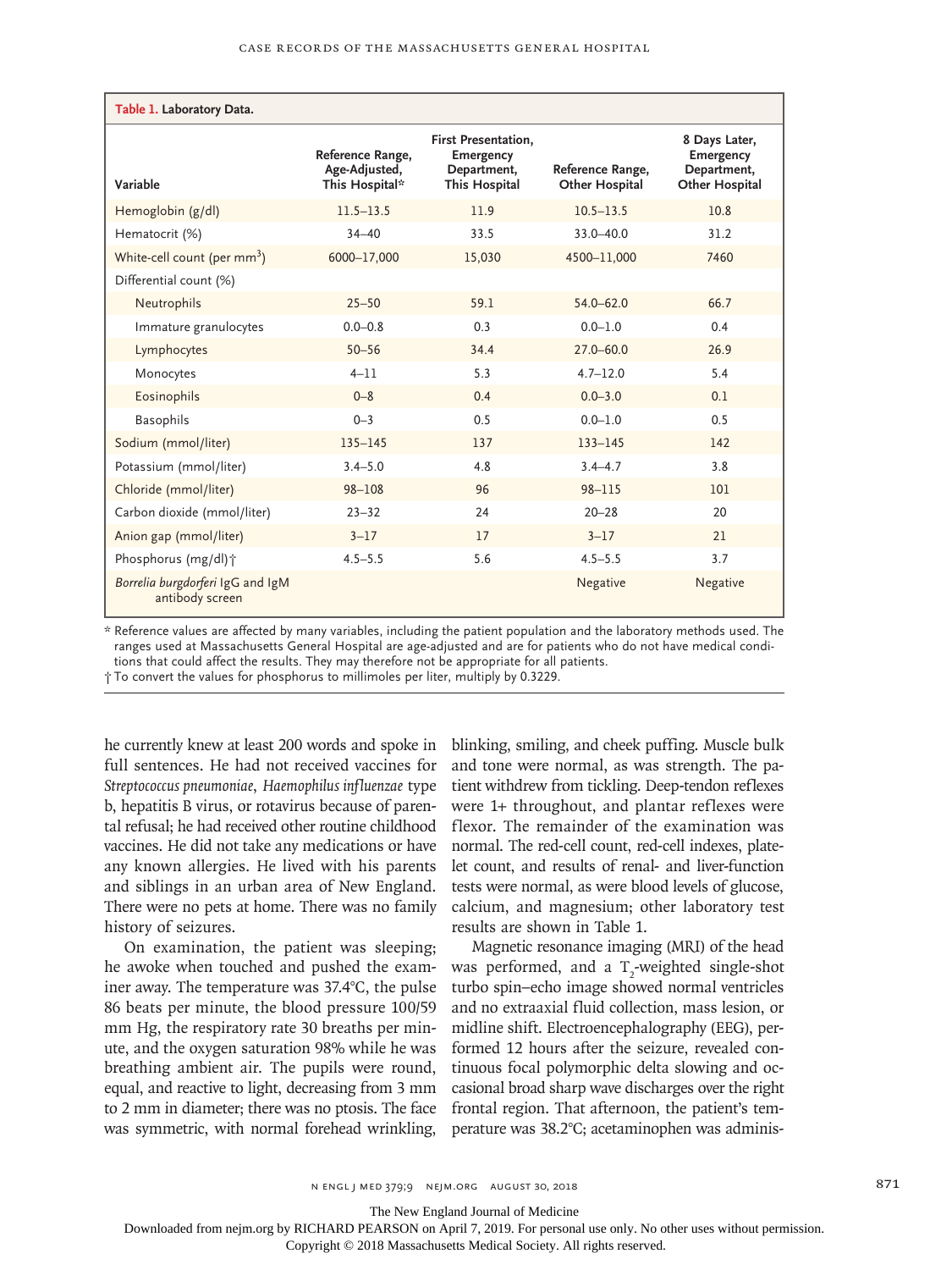tered. He was observed overnight and had no seizure activity, and the following morning, he was discharged home.

One week after discharge, the patient was taken back to the emergency department of the other hospital. His mother reported that he had been well for the 2 days after discharge, but for the past 5 days, he had had progressively decreased language output, increased sleep (such that he was now sleeping for most of the day, awakening for only 10 minutes at a time), decreased oral intake, and constipation that could not be relieved by orally administered polyethylene glycol. During the past 2 days, mood lability had developed; there had been periods when he seemed enraged and was physically and verbally aggressive toward family members, as well as periods when he laughed hysterically, and these moods had not been provoked. He had babbled, repeated unusual phrases, and lost interest in games, toys, and videos; his gait had become increasingly unsteady, with frequent tripping. On the day of this presentation, writhing movements had occurred after he ate and drank; his mother thought these movements might have been caused by abdominal pain. In addition, his urine output had decreased.

On examination, the patient was quiet, with a flat affect and subdued behavior. Vital signs were normal; the weight was 14.7 kg (48th percentile). The oral mucous membranes were dry. The abdomen was soft and flat, without tenderness; bowel sounds were normal. The patient followed some commands and then fell asleep during the examination. The remainder of the examination was normal. The blood glucose level, obtained by fingerstick testing, was 76 mg per deciliter (4.2 mmol per liter), and abdominal radiography revealed feces in the colon, without evidence of obstruction. Normal saline was administered intravenously; 1 hour later, the red-cell count, redcell indexes, platelet count, results of renal- and liver-function tests, and venous blood gas measurements were normal, as were blood levels of glucose, calcium, magnesium, thyrotropin, and free thyroxine. A serum toxicology screen was negative; other laboratory test results are shown in Table 1. Abdominal ultrasonography revealed increased bowel gas, without evidence of intussusception. The patient was transferred to the emergency department of this hospital for further evaluation and treatment.

In the emergency department, the patient was

somnolent but aroused in response to voice; he made only limited eye contact with his parents and the examiner and had unintelligible speech. There was one unprovoked episode of agitation and screaming. Vital signs were normal. The pupils were round, equal, and reactive to light, decreasing from 5 mm to 2 mm in diameter. He blinked in response to threat bilaterally. Extraocular movements were intact, without nystagmus. The face was symmetric, and the tongue was midline. The neck was supple. The patient moved the arms and legs equally and had normal strength and normal sensation to light touch. Deep-tendon reflexes were 2+ throughout. Plantar reflexes were flexor. The gait was unsteady and ataxic. The remainder of the examination was normal. A sodium phosphate–based enema was administered, and the patient had a large bowel movement. He was admitted to the hospital for further evaluation and treatment.

The following day, magnetic resonance angiography of the head was normal. MRI of the head and spine was performed before and after the intravenous administration of contrast material, and fluid-attenuated inversion recovery (FLAIR) images revealed a small number of scattered, punctate, nonspecific hyperintense foci in the white matter of the brain and mild, scattered mucosal thickening in the paranasal sinus, without other abnormalities. A lumbar puncture was performed; the results of cerebrospinal fluid (CSF) analysis are shown in Table 2. A plasma sample was sent for acylcarnitine profile analysis, and tests of a nasopharyngeal swab for adenovirus, parainfluenza virus, and metapneumovirus antigens were negative. Urinalysis revealed a specific gravity of 1.017, a pH of 6.0, and 1+ ketones. Intravenous fluids, acyclovir, and oral acetaminophen and ibuprofen were administered.

During the third and fourth hospital days, the patient had episodes of irritability, thrashing, and screaming, as well as intermittent stereotyped arm movements, athetoid hand movements, and orofacial dyskinesias. Video EEG revealed generalized polymorphic slowing of the resting background (at a rate of 2 to 5 Hz), even while the patient was in a maximally awake state; the abnormal movements had no correlate on EEG. On the morning of the fifth hospital day, apnea occurred, with associated tachycardia, hypertension, opisthotonic posturing, and jaw clenching. Ventilation with a bag-valve-mask device was difficult

872 **N ENGL | MED 379;9 NEIM.ORG AUGUST 30, 2018** 

The New England Journal of Medicine

Downloaded from nejm.org by RICHARD PEARSON on April 7, 2019. For personal use only. No other uses without permission.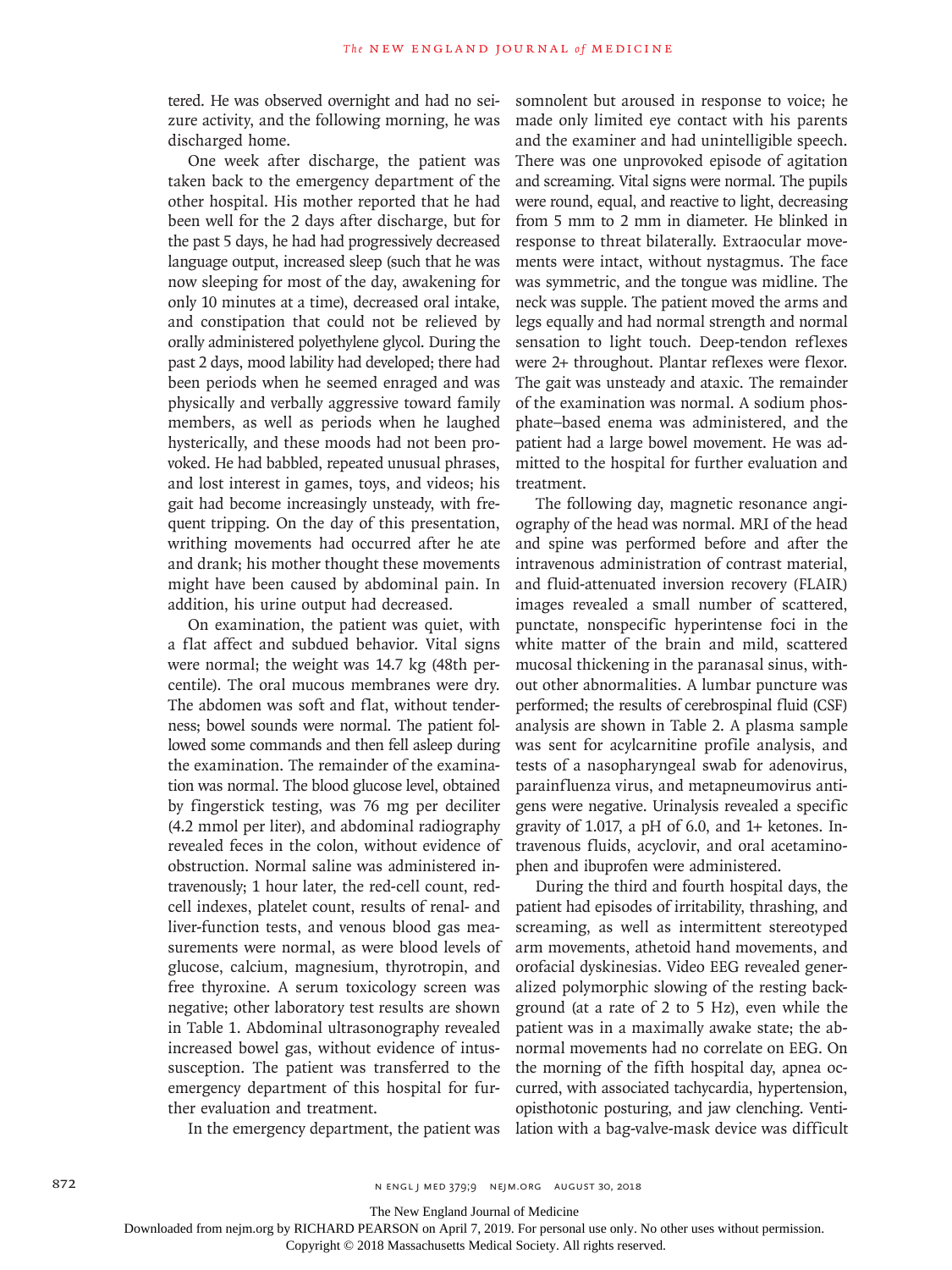| Table 2. Cerebrospinal Fluid Analysis.  |                                                  |                                                                                |  |  |  |
|-----------------------------------------|--------------------------------------------------|--------------------------------------------------------------------------------|--|--|--|
| Variable                                | Reference Range,<br>Age-Adjusted, This Hospital* | Second Hospital Day,<br>Second Admission, This Hospital                        |  |  |  |
| Color                                   |                                                  | Colorless                                                                      |  |  |  |
| Turbidity                               |                                                  | Clear                                                                          |  |  |  |
| Xanthochromia                           |                                                  | None                                                                           |  |  |  |
| Red-cell count (per mm <sup>3</sup> )   |                                                  |                                                                                |  |  |  |
| Tube 1                                  | $0 - 5$                                          | 46                                                                             |  |  |  |
| Tube 4                                  | $0 - 5$                                          | 9                                                                              |  |  |  |
| White-cell count (per mm <sup>3</sup> ) |                                                  |                                                                                |  |  |  |
| Tube 1                                  | $0 - 5$                                          | 38                                                                             |  |  |  |
| Tube 4                                  | $0 - 5$                                          | 33                                                                             |  |  |  |
| Differential count (%)                  |                                                  |                                                                                |  |  |  |
| Tube 1                                  |                                                  | 72% lymphocytes, 4% reactive lymphocytes,<br>24% monocytes                     |  |  |  |
| Tube 4                                  |                                                  | 67% lymphocytes, 5% reactive lymphocytes,<br>23% monocytes, 5% macrophages     |  |  |  |
| Protein (mg/dl)                         | $5 - 55$                                         | 29                                                                             |  |  |  |
| Glucose (mg/dl) +                       | $50 - 75$                                        | 68                                                                             |  |  |  |
| Gram's stain                            |                                                  | Abundant mononuclear cells, no polymor-<br>phonuclear cells, no organisms seen |  |  |  |

\* Reference values are affected by many variables, including the patient population and the laboratory methods used. The ranges used at Massachusetts General Hospital are age-adjusted and are for patients who do not have medical condi‑ tions that could affect the results. They may therefore not be appropriate for all patients.

† To convert the values for glucose to millimoles per liter, multiply by 0.05551.

to administer. Midazolam, fentanyl, and rocuronium were administered intravenously, the trachea was intubated, and mechanical ventilation was begun; thereafter, the posturing resolved and vital signs normalized. The patient was transferred to the pediatric intensive care unit (ICU).

A diagnosis and management decisions were made.

# Differential Diagnosis

*Dr. Mark P. Gorman:* This 3-year-old boy had two admissions to this hospital: an initial admission because of a first-time seizure, and a second admission because of symptoms that had developed during the week after discharge, including decreased language output, lethargy, labile mood, aggressive behavior, and unsteady gait. During the second admission, a movement disorder (including orofacial dyskinesias) became apparent, and CSF analysis revealed lymphocytic pleocytosis. Through synthesis of all this information, we can construct a differential diagnosis.

#### **First Admission: First-Time Seizure**

Although there are many causes of seizure, $<sup>1</sup>$  sev-</sup> eral features of this patient's initial presentation may offer helpful clues in this case. First, the vomiting and diarrhea that preceded the initial seizure raise several diagnostic possibilities, including viral gastroenteritis, with or without dehydration or electrolyte abnormalities that lower the threshold for seizure in a susceptible host; benign convulsions with gastroenteritis; a postinfectious inflammatory or autoimmune disorder of the central nervous system (CNS); or a concurrent gastrointestinal and CNS infection. Second, the decreased language output that occurred on the day before the seizure, which was probably localized to the frontal lobe of the dominant (usually left) hemisphere, broadens the differential diagnosis to include stroke, encephalitis (particularly encephalitis associated with herpes simplex virus or anti-*N*-methyl-D-aspartate [NMDA] receptor antibodies), unrecognized seizures, and the Landau–Kleffner syndrome (a rare form of epilepsy that is characterized by progressive lan-

The New England Journal of Medicine

Downloaded from nejm.org by RICHARD PEARSON on April 7, 2019. For personal use only. No other uses without permission.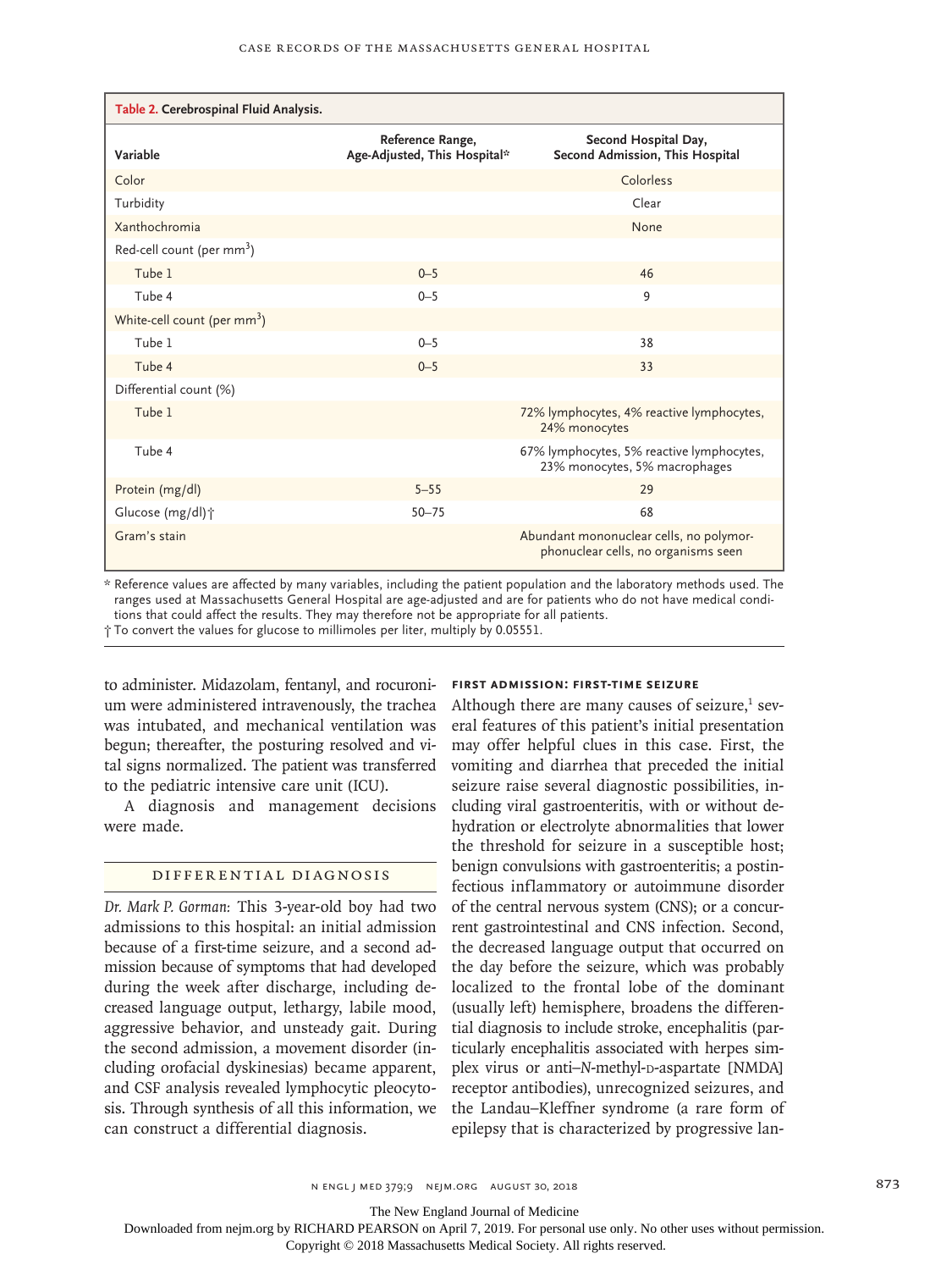guage dysfunction in young children with previous age-appropriate development). Third, the lowgrade fever that occurred approximately 18 hours after the seizure is of a lower magnitude and later onset than would be expected in a patient with a febrile seizure, and it prompts consideration of a CNS infection or inflammatory disorder, especially in the absence of a clear systemic source of fever. Finally, although the limited results of MRI of the head were normal, EEG showed continuous focal delta slowing and sharp wave discharges over the right frontal region, findings that correlate with the leftward deviation of the head and left side–predominant clonic movements that were observed with the seizure. Thus, although the normal physical examination is reassuring, the vomiting and diarrhea, decreased language output, fever, and focal abnormalities on EEG all raise concerns about encephalitis as the cause of seizure in this patient and suggest that an autoimmune or infectious cause is most likely.

# **Second Admission: Encephalitis**

After a brief hospital stay that followed the seizure, the patient was discharged home, where his clinical status deteriorated. The course was characterized by progressively abnormal language function, lethargy, aggressiveness, and spells of unprovoked laughter (which could have been seizures or hallucinations). On readmission to the hospital, CSF analysis revealed lymphocytic pleocytosis. How does this new information help us to focus the differential diagnosis? At this stage, it is clear that the patient meets the criteria for a diagnosis of encephalitis, which can be defined as the presence of encephalopathy (a depressed or altered level of consciousness that lasts for 24 hours, lethargy, or personality change) in addition to at least one of the following features: fever, seizure, focal neurologic findings, pleocytosis on CSF analysis, or findings consistent with encephalitis on EEG or neuroimaging studies.<sup>2</sup>

# **Encephalitis with Movement Disorder**

Intermittent stereotyped arm movements, athetoid hand movements, and orofacial dyskinesias subsequently developed in the patient. On the basis of the EEG results, these abnormal movements were not due to seizure activity. The presence of this mixed movement disorder allows us to further focus the differential diagnosis. Data from the California Encephalitis Project suggest that persons with encephalitis and movement or extrapyramidal disorders are most likely to have one of several infectious or postinfectious causes (e.g., measles, subacute sclerosing panencephalitis, enterovirus, varicella–zoster virus, human herpesvirus 6, *Mycoplasma pneumoniae*, or Sydenham's chorea) or noninfectious causes (e.g., lymphoma, small-cell lung cancer, or ovarian teratoma).<sup>2</sup> Of note, in a retrospective analysis involving patients with encephalitis and dyskinesias or movement disorders without a previously identified cause, anti–NMDA receptor antibodies were present in half the patients.<sup>3</sup> It is now understood that anti-NMDA receptor antibodies are a common cause of encephalitis with movement disorder and, more broadly, were the most commonly identified cause of encephalitis among patients 30 years of age or younger in the California Encephalitis Project.4 Therefore, testing for anti–NMDA receptor antibodies should be considered early during the evaluation of young patients with encephalitis, particularly those with a presentation similar to that seen in this case.

### **Anti–NMDA Receptor Encephalitis**

Clinical criteria provide a means to diagnose probable anti–NMDA receptor encephalitis before the results of confirmatory testing are available (Table 3).<sup>5</sup> This patient meets all the criteria; however, alternative disorders need to be ruled out. The most relevant alternative disorder to consider in this patient is CNS infection caused by enterovirus or herpes simplex virus, which should be ruled out by means of polymerase-chain-reaction (PCR) assays of the CSF.

To confirm the diagnosis of anti–NMDA receptor encephalitis, I would send serum and CSF specimens to a laboratory that is capable of performing both immunohistochemical and cellbased assays for autoantibodies. Serum testing for anti–NMDA receptor antibodies is 85% sensitive, whereas CSF testing is 100% sensitive. However, serum testing is clinically useful (since serum specimens can be obtained for monitoring more easily than CSF specimens) and can also be helpful in detecting antineuronal antibodies other than anti-NMDA receptor antibodies.<sup>6</sup>

*Dr. Virginia M. Pierce* (Pathology): Dr. Gombolay, what was your clinical impression when you evaluated this patient?

*Dr. Grace Y. Gombolay:* We initially thought that infectious meningoencephalitis was the most like-

The New England Journal of Medicine

Downloaded from nejm.org by RICHARD PEARSON on April 7, 2019. For personal use only. No other uses without permission.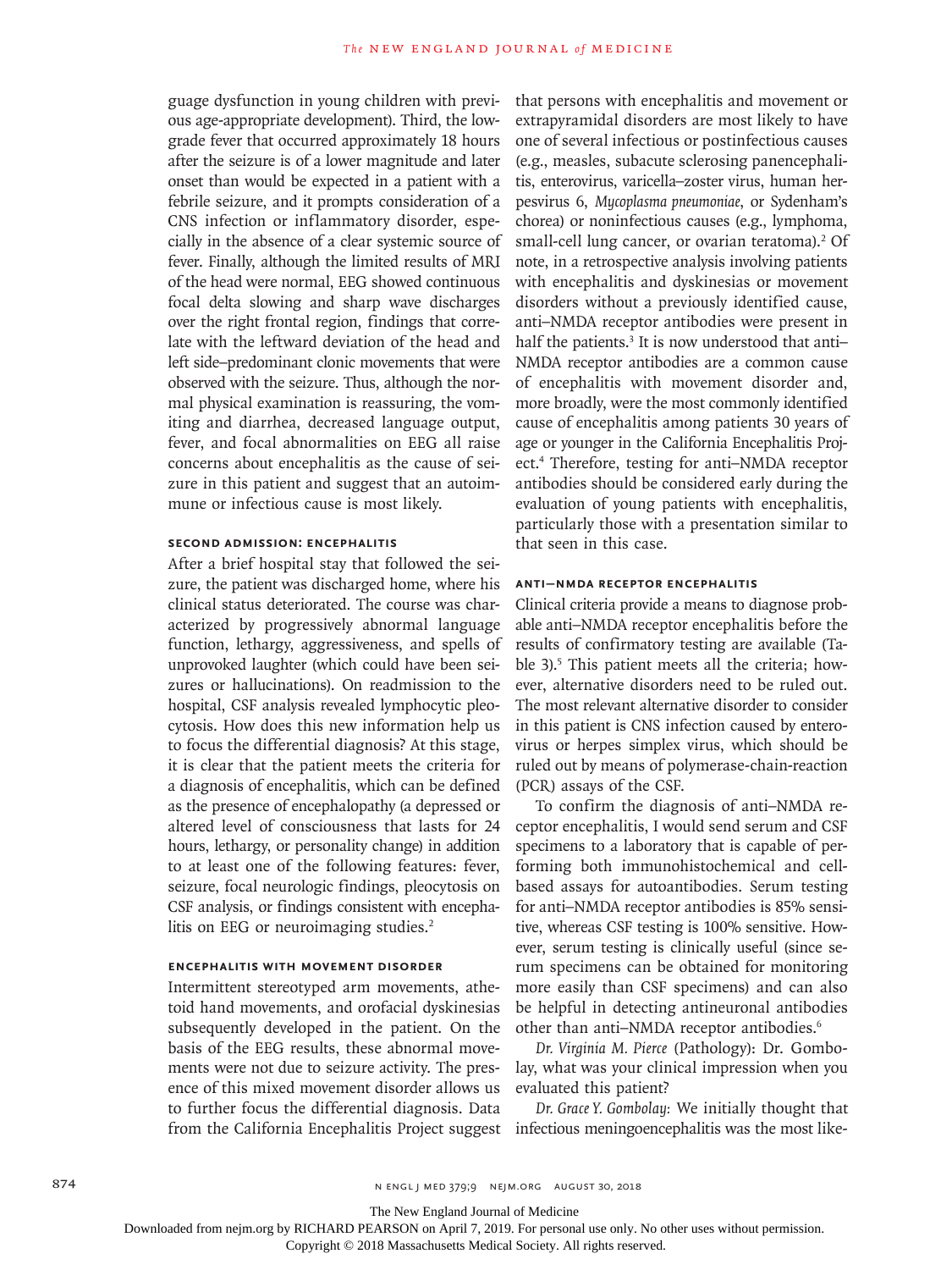| Table 3. Diagnostic Criteria for Probable Anti-NMDA Receptor Encephalitis.*                                          |                                                 |  |  |  |
|----------------------------------------------------------------------------------------------------------------------|-------------------------------------------------|--|--|--|
| Criterion                                                                                                            | <b>Findings in This Patient</b>                 |  |  |  |
| Rapid onset (<3 mo) of $\geq$ 4 of the following symptoms:                                                           |                                                 |  |  |  |
| Abnormal (psychiatric) behavior or cognitive dysfunction                                                             | Aggressive behavior and unprovoked laughter     |  |  |  |
| Speech dysfunction                                                                                                   | Decreased language output and abnormal speech   |  |  |  |
| <b>Seizures</b>                                                                                                      | <b>Seizures</b>                                 |  |  |  |
| Movement disorder, dyskinesias, rigidity, or abnormal postures                                                       | Athetosis and orofacial dyskinesias             |  |  |  |
| Decreased level of consciousness                                                                                     | Lethargy                                        |  |  |  |
| Autonomic dysfunction or central hypoventilation                                                                     | Episode of apnea, tachycardia, and hypertension |  |  |  |
| Presence of $\geq 1$ of the following findings:                                                                      |                                                 |  |  |  |
| Abnormal results on electroencephalography                                                                           | Focal slowing and sharp wave discharges         |  |  |  |
| Pleocytosis or oligoclonal bands on CSF analysis                                                                     | CSF white-cell count of 43 per mm <sup>3</sup>  |  |  |  |
| Absence of other disorders (e.g., CNS infections and neoplasms,<br>metabolic disorders, and cerebrovascular disease) | Absence of other disorders                      |  |  |  |

 $^\star$  Data are from Graus et al.<sup>5</sup> CNS denotes central nervous system, CSF cerebrospinal fluid, and NMDA *N*-methyl-paspartate.

ly diagnosis. However, our laboratory evaluation for infectious causes of encephalitis was unrevealing; CSF PCR assays for herpes simplex virus, varicella–zoster virus, Epstein–Barr virus, West Nile virus, and *M. pneumoniae* were negative, as were CSF tests for antibodies to *M. pneumoniae* and Powassan virus and serum tests for antibodies to *M. pneumoniae* and Epstein–Barr virus. With the development of choreiform movements, an autoimmune cause such as anti–NMDA receptor encephalitis was thought to be most likely. We sent serum and CSF samples to a reference laboratory for testing for anti–NMDA receptor antibodies and other autoantibodies.

On the sixth hospital day, a repeat lumbar puncture was performed; the CSF white-cell count was 43 per cubic millimeter (91% lymphocytes). A CSF PCR assay for herpes simplex virus was again negative, ruling out the possibility of an initial false negative test. A 5-day course of intravenous methylprednisolone was initiated empirically.

## Clinical Diagnosis

Anti-*N*-methyl-D-aspartate (NMDA) receptor encephalitis.

#### Dr. Mark P. Gorman's Diagnosis

Anti–*N*-methyl-<sub>D</sub>-aspartate (NMDA) receptor encephalitis.

# DIAGNOSTIC TESTING AND Discussion of Management

*Dr. Gombolay:* On the eighth hospital day, results of the assays performed at the reference laboratory returned positive for the detection of anti– NMDA receptor antibodies in serum and CSF specimens. These findings confirmed the diagnosis of anti–NMDA receptor encephalitis.

Anti–NMDA receptor antibodies were first identified in 2007 in patients who presented with newonset psychosis, seizures, and autonomic dysfunction and had a response to immunotherapy.<sup>7</sup> Among patients younger than 18 years of age, the most common manifestations of anti–NMDA receptor encephalitis include behavioral changes and seizures. Among children younger than 12 years of age, movement disorders are common. All these findings were seen in this patient. Among adults with anti–NMDA receptor encephalitis, the most prevalent findings are behavioral changes, seizures, cognitive dysfunction, and memory problems; movement disorders are seen less frequently in adults than in children.<sup>6</sup>

Anti–NMDA receptor encephalitis can be associated with tumors,<sup>6</sup> but tumor-associated disease is uncommon in young children.<sup>8</sup> Moreover, 94% of patients with tumor-associated anti–NMDA receptor encephalitis are female, and no cases of tumor-associated disease have been reported in boys.6 In this patient, imaging studies that were

n engl j med 379;9 nejm.org August 30, 2018 875

The New England Journal of Medicine

Downloaded from nejm.org by RICHARD PEARSON on April 7, 2019. For personal use only. No other uses without permission.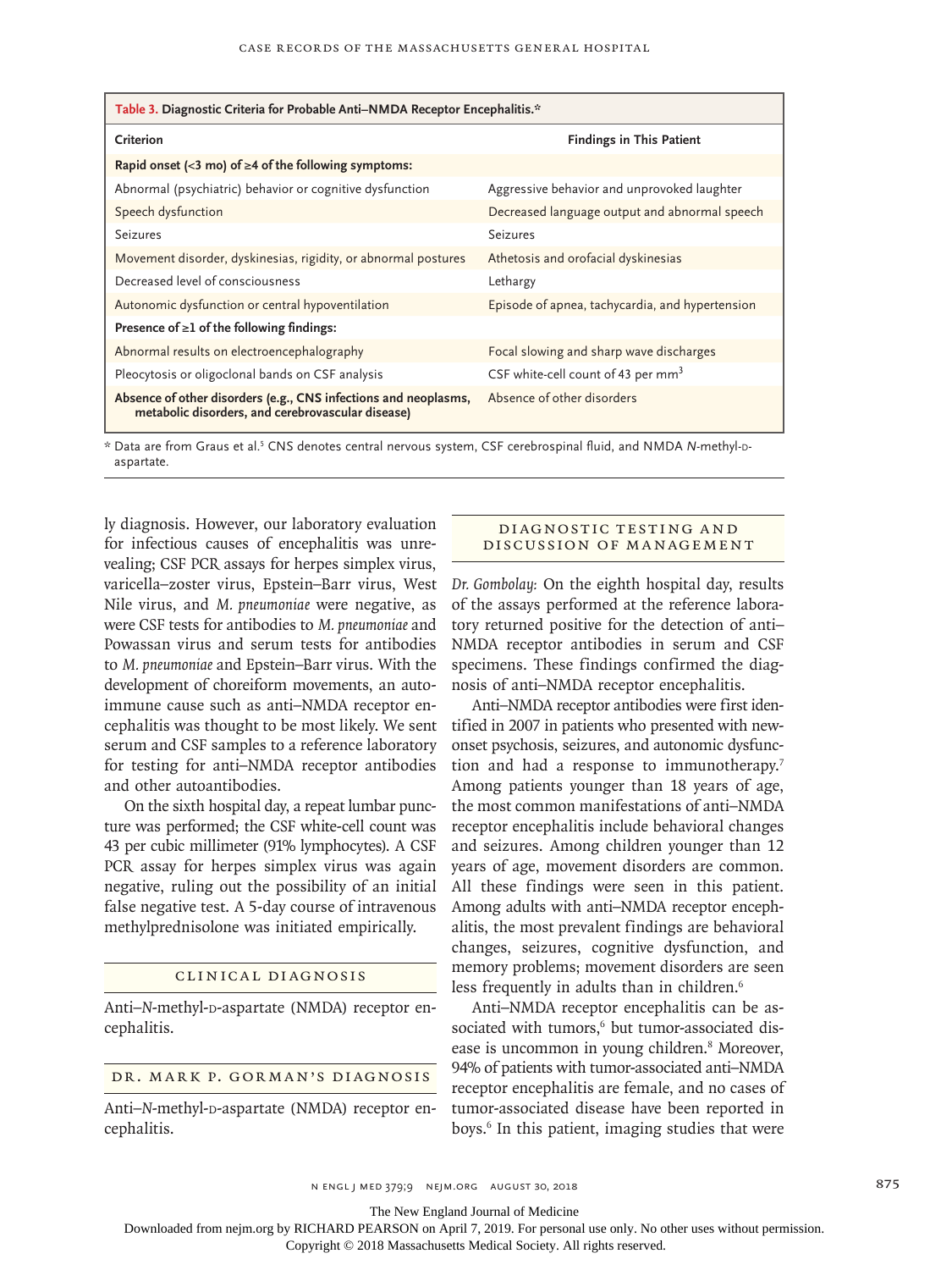performed to evaluate for the presence of a tumor — including ultrasonography of the thyroid and scrotum and MRI of the chest, abdomen, and pelvis — were all negative.

First-line treatment for anti–NMDA receptor encephalitis is intravenous glucocorticoids, intravenous immune globulin (IVIG), or plasma exchange. If a tumor is identified, surgical resection is also considered. In this patient, once the laboratory diagnosis had been confirmed, a 5-day course of IVIG was begun.

*Dr. Pierce:* Dr. Thibert, would you tell us what happened next?

*Dr. Ronald L. Thibert:* After the seizure occurred on the fifth hospital day, prompting transfer of the patient to the pediatric ICU, levetiracetam was administered and repeat MRI of the head was performed.

*Dr. William A. Mehan, Jr.:* Diffusion-weighted images and apparent-diffusion-coefficient maps showed symmetric restricted diffusion involving the cortex and subcortical white matter of the posterior cerebral hemispheres, and FLAIR images showed hyperintensity (Fig. 1A, 1B, and 1C). The imaging-based differential diagnosis included excitotoxic injury and encephalitis.

*Dr. Thibert:* Opisthotonic posturing and stereotyped movements of the mouth and arms continued, but these events were not epileptic. EEG continued to show slowing of the background with some asymmetry, but there was no clear epileptiform activity. The patient was treated with methylprednisolone and then IVIG; there was minimal clinical improvement. On the 12th hospital day, on completion of the 5-day course of IVIG, repeat MRI of the head was performed.

*Dr. Mehan:* The images showed new hyperintense signal and symmetric restricted diffusion involving the bilateral deep gray nuclei, with additional patchy areas of hyperintense signal in the subcortical white matter of the cerebral hemispheres (Fig. 1D, 1E, and 1F). These findings are consistent with the diagnosis of anti–NMDA receptor encephalitis.

*Dr. Thibert:* On the 13th hospital day, the patient had two more witnessed seizures. The dose of levetiracetam was increased, and a decision was made to begin weekly treatment with rituximab, given the severity of the patient's symptoms and the minimal response to first-line therapies. A second 5-day course of IVIG was also initiated.

On the 16th hospital day, episodes of staring

and eye fluttering occurred. Long-term EEG monitoring was initiated, and it revealed status epilepticus. A continuous infusion of intravenous midazolam was begun, and the dose of levetiracetam was again increased. The status epilepticus resolved, and the patient began to have electroclinical seizures that arose from the right hemisphere and then quickly generalized. Clobazam and valproic acid were added to the antiepileptic treatment regimen, and weekly doses of rituximab were continued.

On the 22nd hospital day, status epilepticus recurred; fosphenytoin therapy and a continuous infusion of pentobarbital were begun. The status epilepticus waxed and waned during the next 4 days. On the 27th hospital day, a ketogenic diet was started, and the next day, a continuous infusion of ketamine was begun. The fosphenytoin, clobazam, and valproic acid were stopped. By the 29th hospital day, the findings on EEG had improved markedly, with only occasional epileptiform activity.

Over the next several days, the dose of pentobarbital was gradually tapered, and the EEG findings worsened. By the 33rd hospital day, seizures originating in the right central region with generalization had recurred. Pentobarbital therapy was restarted, and the dose of midazolam was increased. The seizures resolved, and the dose of midazolam was gradually tapered. On the 40th hospital day, EEG showed runs of high-voltage sharp activity that appeared to be on the ictal– interictal spectrum. The pattern of seizure activity throughout the hospital course suggested that clinical worsening occurred just before each weekly rituximab treatment; therefore, a 7-day course of intravenous methylprednisolone was administered, followed by a prolonged tapering course of glucocorticoids. The ketogenic diet was stopped, both because its efficacy was uncertain and because the efficacy would decrease owing to hyperglycemia caused by the glucocorticoids. Ultimately, the doses of pentobarbital, ketamine, and midazolam were gradually reduced, without recurrence of seizures.

In addition to treatment-refractory seizures, the patient's clinical course was complicated by autonomic symptoms, diabetes insipidus, the syndrome of inappropriate antidiuretic hormone secretion, hypertriglyceridemia, and transient hypothyroidism. As part of the supportive care provided during the hospitalization, gastrostomy and tra-

876 **876** n engl j med 379;9 nejm.org August 30, 2018

The New England Journal of Medicine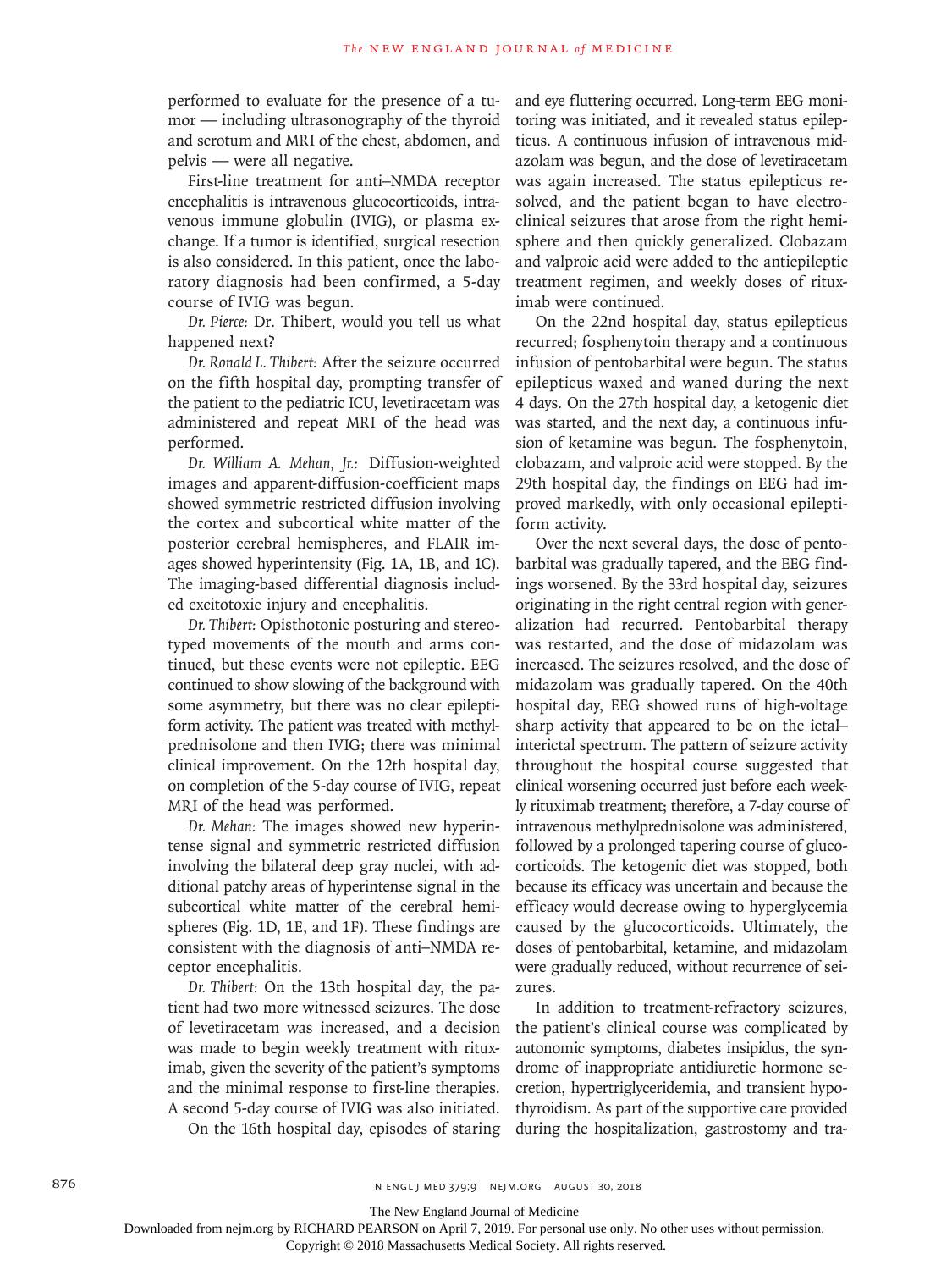

age (Panel A) and an axial apparent-diffusion-coefficient (ADC) map (Panel B) show symmetric restricted diffusion (arrows). A fluid‑attenuated inversion recovery (FLAIR) image (Panel C) shows hyperintensity involving the cortex and subcortical white matter of the posterior cerebral hemispheres (arrows). Repeat MRI of the head was performed on the 12th hospital day of the second admission. An axial diffusion‑weighted image (Panel D) and an axial ADC map (Panel E) show new areas of symmetric restricted diffusion (arrows). A FLAIR image (Panel F) shows hy‑ perintensity involving the basal ganglia (arrows) and cerebellar hemispheres (not shown).

cheostomy tubes were placed. The patient was discharged to an inpatient rehabilitation facility after 3 months. He spent an additional 2 months at the rehabilitation facility. The gastrostomy and tracheostomy tubes were removed before he was discharged home.

On follow-up in the pediatric neurology clinic approximately 6 months after the first presentation, the patient's movement disorder had resolved. His gross motor skills were close to their baseline (pre-illness) level, and his fine motor skills were approaching their baseline level. He had some difficulties with sleep and hyperactivity and his speech was further delayed, but he was making progress in those areas.

*Dr. Pierce:* The results of MRI of the head performed on this patient's first presentation to the hospital had been normal. Dr. Mehan, are normal results on MRI common among patients with anti–NMDA receptor encephalitis?

*Dr. Mehan:* Results on MRI of the head are reportedly normal in half of patients with anti– NMDA receptor encephalitis. In the other half,  $T_{2}$ -weighted FLAIR images may reveal signal hyperintensity involving the hippocampi, cerebral or cerebellar cortex, basal ganglia, brain stem, and spinal cord, findings that were seen later in this patient's course.<sup>9</sup> Contrast enhancement and restricted diffusion in the involved areas are less commonly encountered.10 Brain

The New England Journal of Medicine

Downloaded from nejm.org by RICHARD PEARSON on April 7, 2019. For personal use only. No other uses without permission.